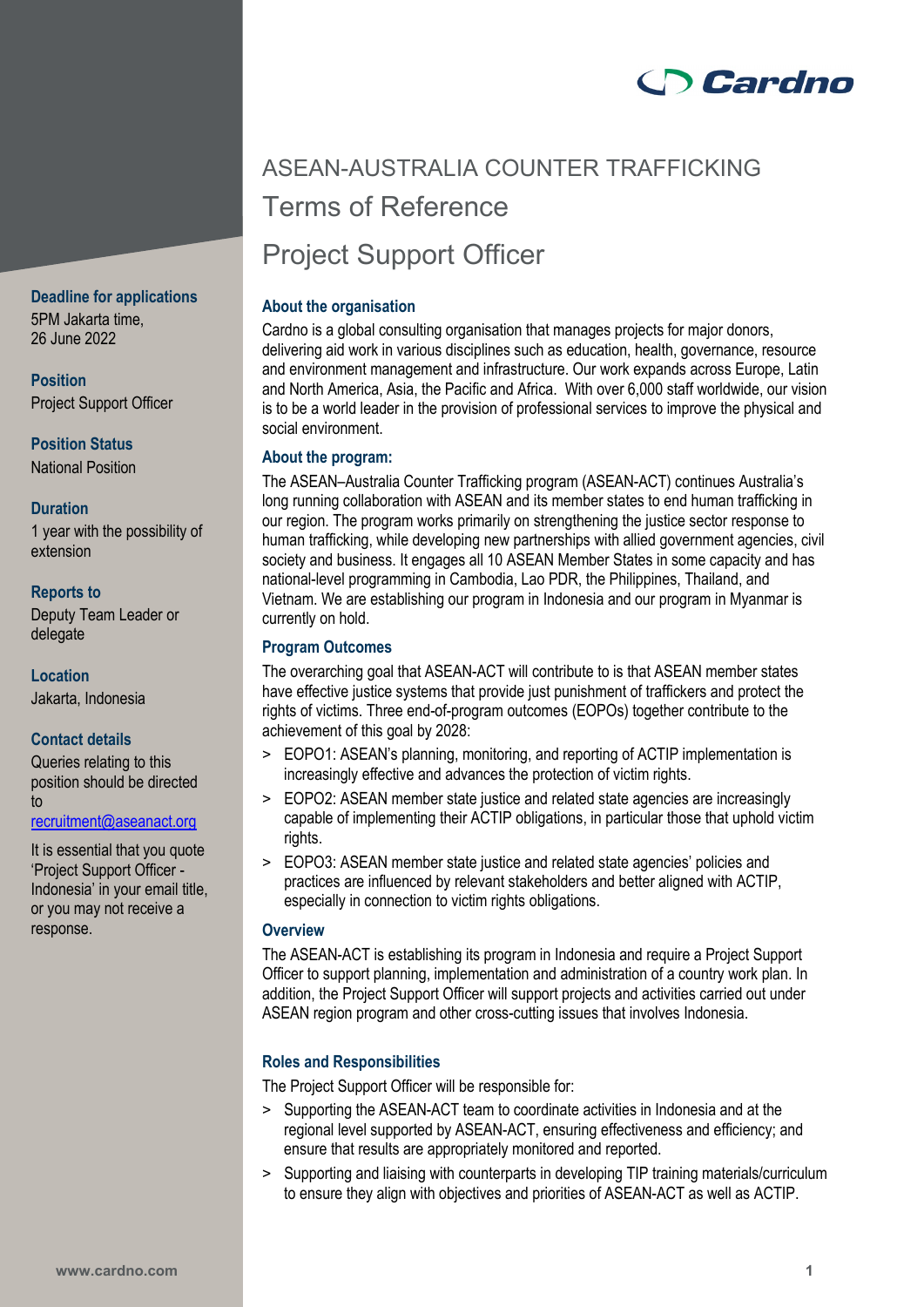

- > Assisting the program team with monitoring, evaluation and learning activities as directed by the programs monitoring framework.
- > Providing support to national counterparts and provide administration and logistics support to the program team in delivery of the events when needed.

#### **Specific duties and outputs**

# **Project delivery**

- > Support the ASEAN-ACT team in the development and finalisation of the TIP training materials for anti-trafficking police officers, prosecutors, and judges and court staff.
- > Assist and coordinate the implementation of program activities in the workplan, ensuring they are implemented effectively, and that results are appropriately monitored and reported. Particularly on preparation of materials for training/meeting/workshops, note taking or minutes as required.
- > Work with consultants delivering technical inputs assisting with liaising with government counterparts where required.
- > Support mainstreaming of gender equality, social inclusion and victim rights throughout all program activities.

#### **Administration and logistic**

> Together with the ASEAN-ACT team and working closely with the Finance and Administration Officer provide undertake administration and logistic tasks to organize and deliver events/meetings or activities.

# **Monitoring, Evaluation, Learning, and Reporting**

> Support the country team to gather, record and report information as per the program's monitoring, evaluation, and learning procedures.

# **Other duties**

> Perform other duties as assigned.

#### **Selection Criteria**

- > Familiarity with local context in relation to human trafficking, including national legislation and the roles of the justice sector, civil society, private sector and allied government institutions;
- > An understanding of human rights and rights-based approaches in development, particularly as these relate to human trafficking;
- > The ability to work with senior officials, demonstrating high-level communication, and excellent interpersonal skills to build strong working relationships with key counterparts;
- > An understanding of monitoring, evaluation and learning; and mainstreaming of gender equality and social inclusion in program activities;
- > Demonstrated coordination, and organizational skills, including the ability to plan and meet deadlines;
- > Good analytical and problem-solving skills;
- > Proactive, excellent presentation and facilitation skills;
- > Proficiency in written and oral English and Bahasa Indonesia language; and
- > Competent information technology skills.

#### **How to apply**

Send an email to [recruitment@aseanact.org](mailto:recruitment@aseanact.org) with:

- > The words 'Project Support Officer Indonesia' in the email subject; and
- > Your CV and expected monthly gross rate in Indonesian Rupiah.

# **Child protection**

Cardno is committed to child protection and safeguarding the welfare of children in the delivery of our International Development programs. Recruitment and selection procedures reflect this commitment and will include relevant criminal record checks.

#### **Cardno is an equal opportunity employer**

Cardno encourages women to apply. Cardno recognises the moral and legal responsibility to provide an equal opportunity workplace by ensuring that all recruitment and selection decisions are based on the best qualified and experienced candidate who can perform the genuine inherent requirements of the position.

# **Cardno is committed to Safety and the Prevention of Sexual Abuse and Harassment (PSEAH), Child Protection and bribery prevention**. We

want to engage with the right people to deliver our client programs. As part of our approach you will be subjected to formal background screening, criminal record checks, employment verification, and periodic compliance checks. All Cardno staff receive safety, compliance and safeguards training and are responsible for contributing to a safer working culture.